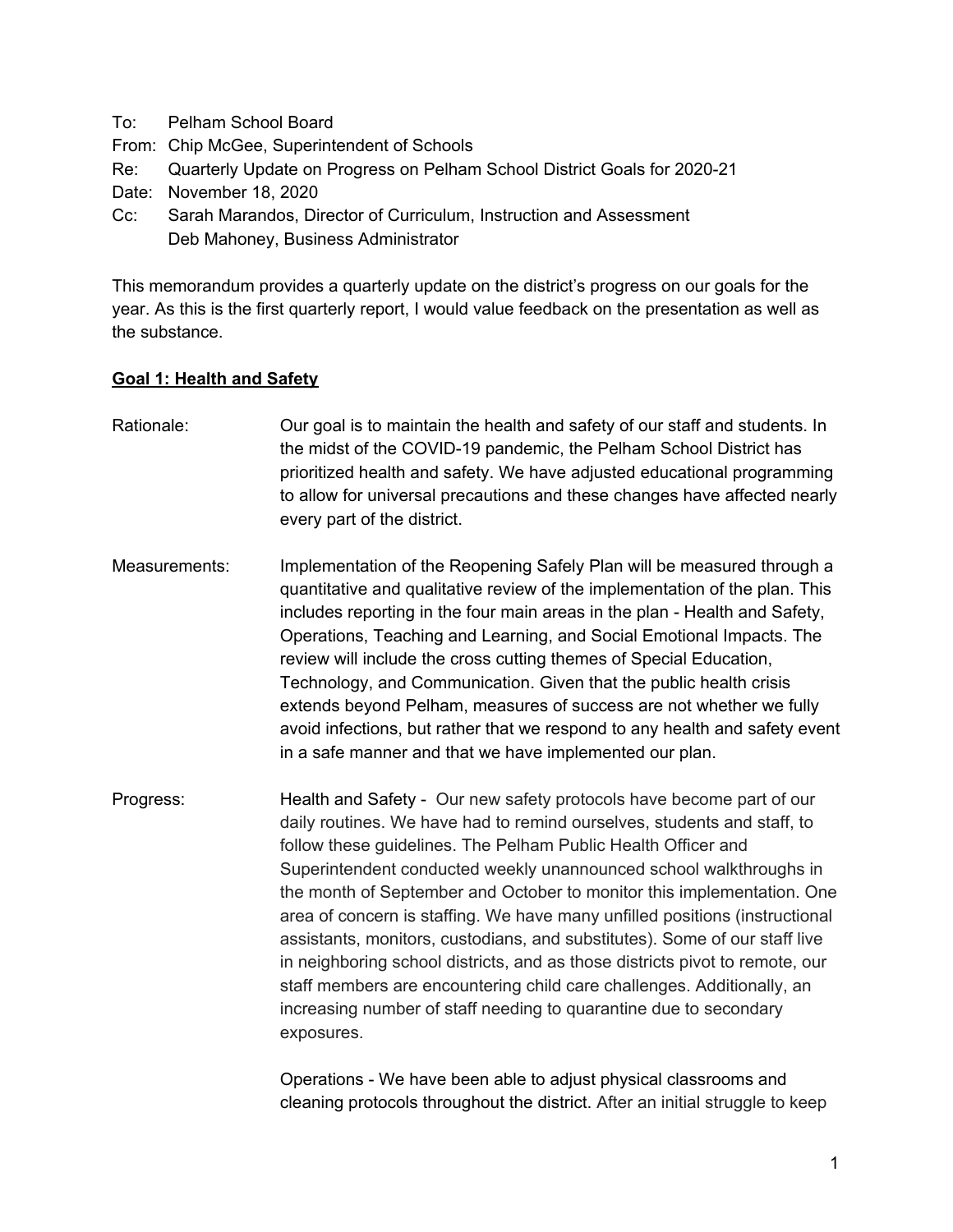PPE and cleaning supplies in stock, we have been able to maintain supplies as of now. We have been able to install HEPA filters prior to the start of school for all student and staff spaces in the district. As a result of freezing the discretionary budget and additional funding from the state, we have been able to manage within our annual budget to date. As a result of some families foregoing bus transportation, we have been able to accommodate most requests despite reducing our capacity by half. Our buses added assigned seats in November to allow for better contact tracing.

Teaching and Learning - Our remote classrooms and in school classrooms mirror each other and parents, generally, have supported this model. In terms of technology, we have been unable to get a shipment of 300 Chromebooks, which was promised to us in July. As a result, K - 2 classrooms have no in class devices and sixth grade remote students have older devices than we would normally provide. Our instructional coaches for technology in all three schools have provided significant support for teachers in school and remote. The approximately two week pivot to remote at the start of October saw high levels of participation. Despite the transition in our Director of Student Services position, we have been able to complete the majority of our compensatory education IEP meetings with families. We have completed the second Family Choice Survey for grades K - 8 and are developing a second term schedule and class assignments.

Social Emotional Impacts - Each school started the year with a six week unit of lessons on Social Emotional Learning. We use the three signature practices from the Collaborative for Academic Social and Emotional Learning (CASEL). Our guidance staff is prepared and trained in Second Step, a tier two intervention for students struggling with anxiety and depression. Both are research based programs.

In addition to the qualitative review of our plan implementation, we also conducted a survey about how parents were feeling about the efforts that the Pelham School District has undertaken to promote health and safety during the pandemic. The survey was conducted from October 30 to November 13. The results show the responses from parents. Staff, student, and community responses were too low to report. In future surveys, we will attempt other ways to collect those responses.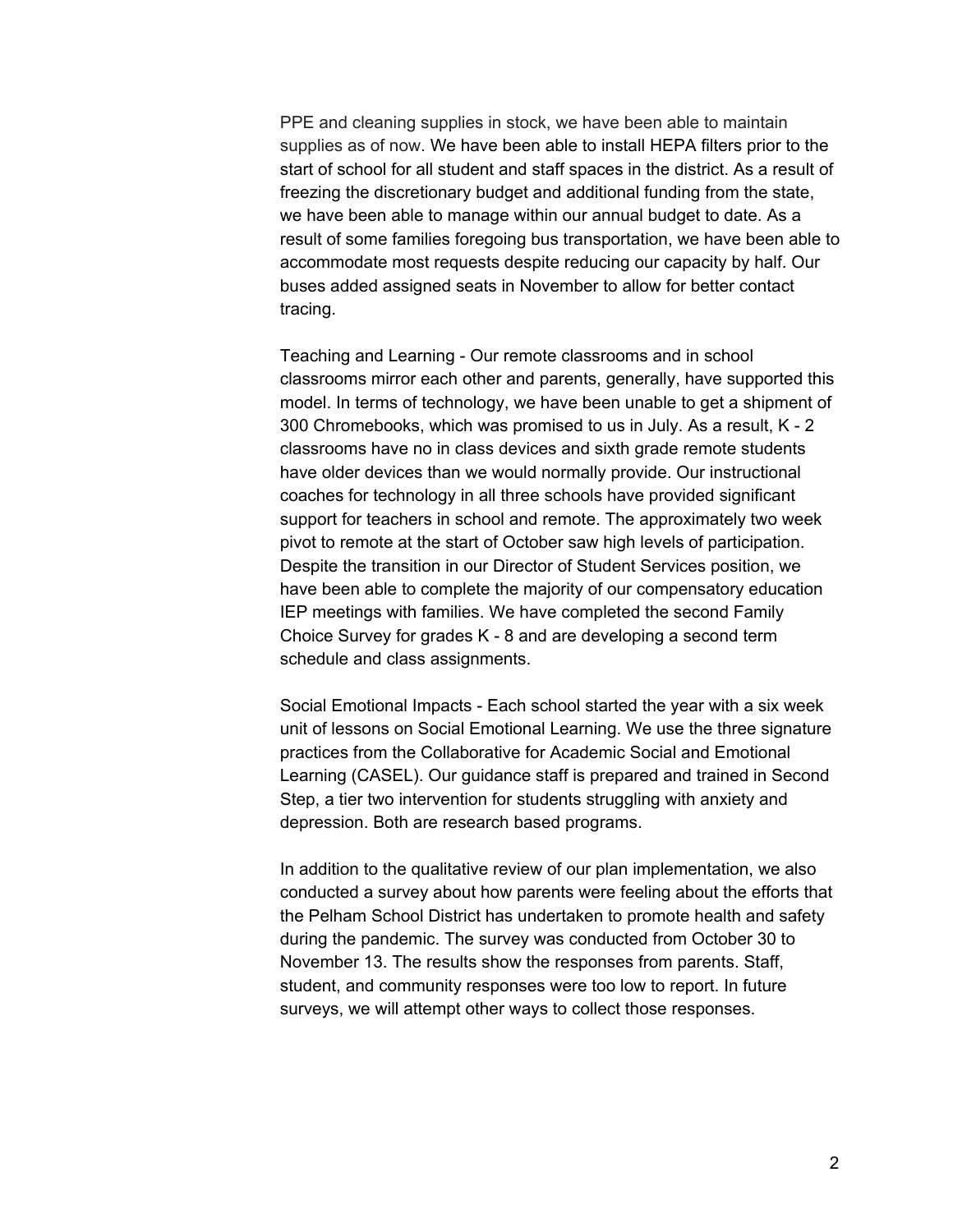|                    | School     |            |            |                    |
|--------------------|------------|------------|------------|--------------------|
|                    | <b>PES</b> | <b>PMS</b> | <b>PHS</b> | <b>Grand Total</b> |
| Excellent          | 63         | 39         | 28         | 130                |
| Good               | 22         | 19         | 19         | 60                 |
| Mediocre           | 16         | 8          | 4          | 28                 |
| Poor               | 1          |            |            | 2                  |
| <b>Grand Total</b> | 102        |            | 52         | 220                |

*How do you feel about the efforts that the Pelham School District has undertaken to promote health and safety during the pandemic?*

While it is heartening that over half (130 out of 220) responded "excellent," the results' primary purpose is to provide a baseline for future analysis.

## **Goal: Renovate Memorial School**

Rationale: Pelham Memorial School requires an upgrade to its facilities to allow for appropriate teaching spaces for middle school students. The school facility needs adequate core capacity including the gymnasium, library, and cafeteria. The facility also needs to meet basic accessibility standards. The community came very close to a successful vote in 2020 indicating significant support for this project. The planning process for reopening safely has reinforced the fact that Memorial School presents the most challenges in the district in its physical plant. Measurements: Sufficient support in the community to pass a warrant article in March 2021 to renovate Pelham Memorial School. Progress: The School Board has recommended a special warrant article for the renovation and upgrade of Pelham Memorial School for the March 2021 ballot. The warrant article goes before the Budget Committee on November 19 for a decision. The guaranteed maximum price for the project is \$31,980,000 compared to \$30,880,000 on the March 2020 ballot, an increase of 3.6% for substantially the same project. This compares favorably to an estimated market rate increase for construction of 7.0% provided by the Trident Group, our owner's project manager, and a detailed hard cost increase estimate of 4.7% provided by construction manager Bonnette, Page and Stone. The District and Trident have begun coordination with Pelham's community groups, including ACES, to promote and explain the project to community members.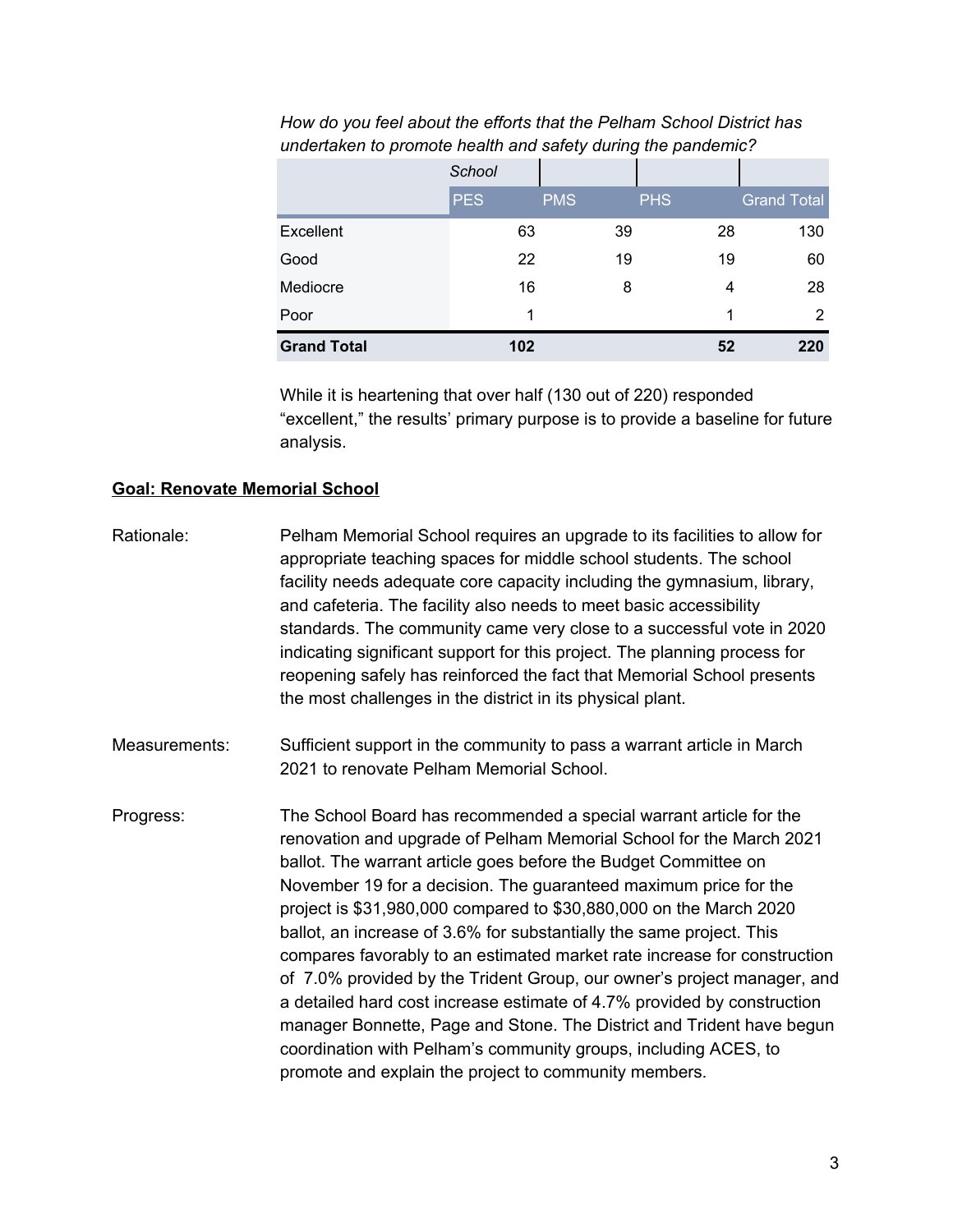In addition to these practical steps, we also have survey data on the question of the Memorial School Renovation. Again, this is the results from parents only.

|                    | School     |            |            |                    |
|--------------------|------------|------------|------------|--------------------|
|                    | <b>PES</b> | <b>PMS</b> | <b>PHS</b> | <b>Grand Total</b> |
| Very Important     | 88         | 47         | 30         | 165                |
| Important          | 11         | 17         | 16         | 44                 |
| Only a little bit  | 3          | 2          | 5          | 10                 |
| Not Important      | 1          | 0          | 1          | 2                  |
| <b>Grand Total</b> | 103        | 66         | 52         | 221                |

*How important do you feel it is for the district to renovate and upgrade the Pelham Memorial School building ?*

These results show 209 of 221 of respondents (95%) reporting this is very important or important. A crucial future question is whether other community members feel the same and if community members will decide to vote for the project.

## **Goal: Culture and Climate**

| Rationale:   | Our goal is to continue to improve culture and climate in the Pelham<br>School District. The intended outcome is to help make the Pelham School<br>District a place where staff want to stay, learn, and grow their careers.                                                                                                                                                    |
|--------------|---------------------------------------------------------------------------------------------------------------------------------------------------------------------------------------------------------------------------------------------------------------------------------------------------------------------------------------------------------------------------------|
| Measurement: | Quarterly surveys that show a meaningful improvement in culture and<br>climate measures across the district for staff. Annual turnover of<br>administrative and teaching staff as measured on September 1, 2021 will<br>normalize at 10%.                                                                                                                                       |
| Progress:    | In our quarterly survey regarding culture and climate asked how likely a<br>person would be to recommend Pelham School District to others. This is<br>an important baseline as we begin to work on this goal in which we are<br>seeking improvement. We have included the 30 staff members who<br>responded in this survey due to the central role of this group for this goal. |